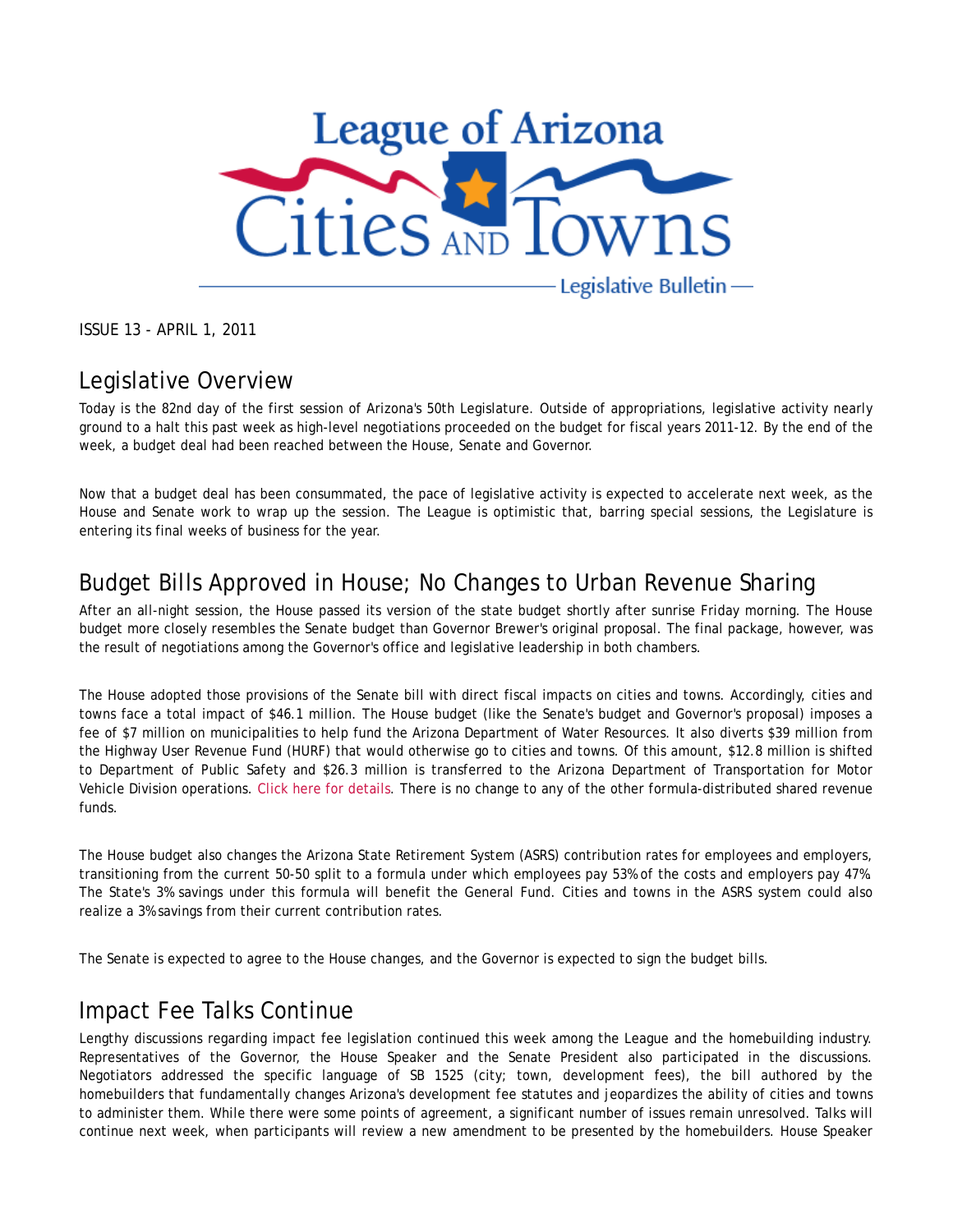Kirk Adams (R-Mesa) admonished the group to find "compromise" and said he did not want this issue to come up yet again next year. Once we receive new language from the homebuilders, we will distribute it to municipalities for review and comment.

# Managed Competition

The House Rules Committee has yet to approve SB 1322 (managed competition; city services). The League continues to strongly oppose this legislation, which mandates comprehensive private competition for city services. The bill provides that, with certain exceptions, all city services valued in excess of \$75,000 must be subject to private sector competition. By establishing a population threshold of 500,000, the measure currently applies only to Tucson and Phoenix. The sponsor of the measure, however, has signaled his intention to expand its application to all Arizona cities and towns in the future. All municipalities, regardless of size, are encouraged to ask their Representatives to oppose SB 1322 as a massive and improper interference in matters of purely local concern.

# Apartment Trash Collection

Early this week, Senator Gail Griffin (R-Hereford) accepted an amendment to her bill, SB 1204 (trash collection; multifamily housing). The legislation mandates that private waste haulers be given the opportunity to contract for the removal of trash from apartment complexes. The amendment, negotiated by stakeholders, excludes mobile home parks from the mandate and extends the effective date of the legislation to the end of 2016. The League thanks Senator Griffin for her cooperation. The bill now proceeds to the House Committee of the Whole.

## Regulatory Reform

HB 2501 (rules; laws; ordinances; interpretation) was approved by the Senate Rules Committee on Monday and caucused on Tuesday. The bill establishes that any amibiguous rule, ordinance or law related to permitting, licensing or zoning must be interpreted in favor of the party challenging its clarity. The League continues to oppose the measure.

#### Photo Radar

An adopted strike-everything amendment to SB 1398 (now: moving violations; assessment; equipment; enforcement) eliminates the state photo radar enforcement system and imposes a supplemental \$13 assessment on fines for criminal offenses and traffic violations. The amendment was approved by the House Appropriations Committee with the understanding that certain elements of SB 1354 (photo enforcement; violator identification; response) regarding notices of violation would be reworked to address the concerns of stakeholders and later reincorporated into the legislation. On Tuesday, the League participated in a stakeholder meeting with legislators, law enforcement representatives and photo radar vendors to draft compromise language. The League will remain neutral on SB 1398, provided there are no changes to the bill other than the compromise language produced by stakeholders.

# Utility Charges

The League has been working to amend HB 2193 (municipal water charges; responsibility). This bill prevents municipalities from seeking recovery of utility charges from anyone (e.g. a property owner) other than an individual who has contracted for the service (e.g. a tenant) and has resided at the service address. The League proposed an amendment to remove wastewater charges from the bill, because termination of sewer service is far more difficult and costly than that of water service. Unfortunately, the bill sponsor, Representative Jim Weiers (R-Phoenix), would not entertain our overture. The bill was approved by the Senate Rules Committee on March 28.

### Recovery of Attorney Fees

On Wednesday, the House Appropriations Committee approved an amended version of SB 1404 (now: civil actions; attorney fees; recovery). The adopted strike-everything amendment mirrors HB 2409 (attorney fees; recovery; civil actions), sponsored by Representative Ted Vogt (R-Tucson). The legislation generally moves Arizona towards a "loser pays" regime with respect to costs incurred for civil litigation. The League opposes the measure because it provides that state and local governments may not be awarded attorney fees even when victorious. Among other things, the measure would promote the filing of frivolous lawsuits, as plaintiffs would bear no financial risks for doing so. Rep. Vogt has committed to work with stakeholders to address their concerns with the measure.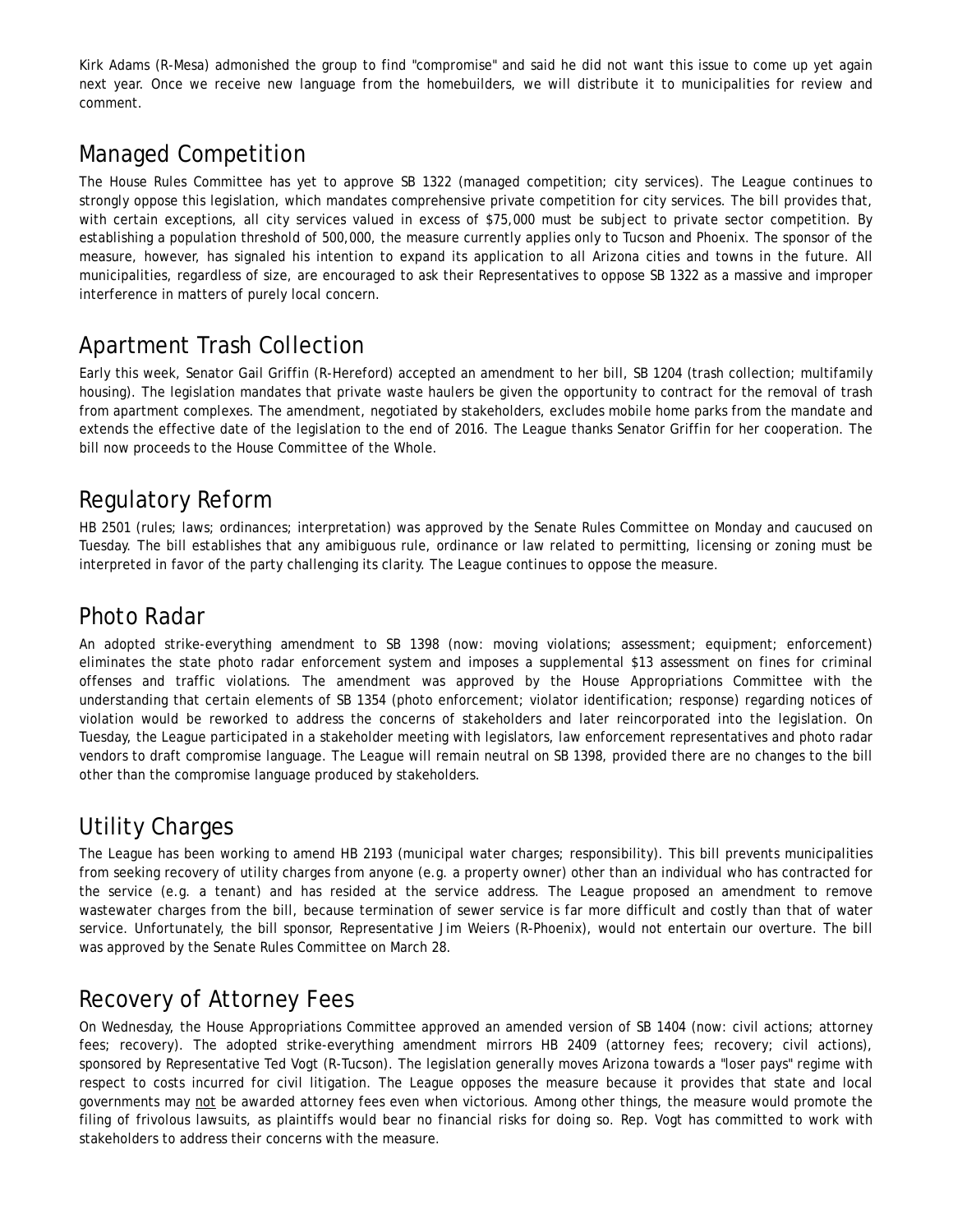# Legislator Profile - Representative Katie Hobbs

On primary election night, 2010, Representative Katie Hobbs was late for her own party.

Because it was the first night of the class she teaches as an adjunct professor at Paradise Valley Community College, the excited first-time candidate rushed to distribute the syllabus, orient the students, and get out the door. By the time she arrived at the victory celebration in central Phoenix, the results were already in, and she had been declared the winner of an open House seat in District 15. Unable to contain her excitement, she reacted with overt and gleeful exhilaration. Her colleague and sometime-advisor, the ever-composed Senator Kyrsten Sinema (D-Phoenix), advised her to keep cool. "There are reporters here," she admonished.



The newly elected legislator heeded the advice, regained her composure and walked calmly to the elevator. She entered the empty car, pushed a button and waited for the door to close. When it did, she resumed her expressions of excitement and nearly jumped with joy - away from the public eye. It was, she recalls, an irrepressibly happy moment.

Exuberant, intelligent and eager to learn, Rep. Hobbs has commenced her duties as a legislator with the same zeal she demonstrated on election night. She also brings to the job the keen perspective of a mother, scholar and professional social worker.

The native Arizonan grew up in the East Valley and attended a series of private Catholic schools. Although she wasn't crazy about wearing the dresses required of distaff students, she later came to appreciate what a great gift her education was, as well as the sacrifices her parents made to provide her with scholastic opportunity. When her father, a salesman of plumbing supplies, found himself out of work, her mother entered the workforce to ensure that Rep. Hobbs could continue her education at a quality school.

Neither of Rep. Hobbs' parents had a college degree, so it was a great point of pride when Rep. Hobbs entered Northern Arizona University along with her identical twin sister following graduation from Seton Catholic High School in Chandler. Ever the competitive twin, Rep. Hobbs is quick to note that *she* was the first person from her family to earn a college degree (her sister's graduation was deferred due to participation in a foreign immersion program). Rep. Hobbs also claims bragging rights as the family's eldest child - by a full eleven minutes.

Armed with a bachelor's degree in social work, Rep. Hobbs went on to earn a master's in that same field at Arizona State University. Her gravitation toward social work derived from her native sense of justice and equality. She remembers learning that one of her high school classmates had been arbitrarily selected to represent their school at Arizona Girls State. Rep. Hobbs complained to school administrators that the selection wasn't fair and insisted on a competitive process. The officials agreed, and Rep. Hobbs was ultimately awarded the opportunity to attend the highly regarded citizenship training program. She may not have endeared herself to the classmate who was displaced, but she was effective in instituting a positive change in the school's order of doing things.

Safe and secure in her own life, Rep. Hobbs committed herself to helping and protecting those living in less fortunate circumstances. Out of school, she first worked with homeless, runaway and at-risk youth at the Tumbleweed Center for Youth Development. She later brought her considerable talents to bear at EMPACT, an organization providing counseling, psychiatry, substance abuse, prevention and trauma services to individuals and families. Ultimately, she found her professional home at the Sojourner Center, which has provided shelter and support services to thousands of individuals affected by domestic violence since its establishment in 1977. Sojourner Center is the nation's largest domestic violence shelter. Though Rep. Hobbs had to resign her post as director of government relations upon assumption of her legislative duties, she remains a valued member of the Sojourner family and continues to work on grant applications for the Center.

Ever interested in politics (even before her service on the dorm council at NAU), Rep. Hobbs observed that elected officials always seem to have fabulous interpersonal connections and exhaustive social networks. She, however, lacked such connections and did not know how to acquire them. Fortunately, a mentor of Rep. Hobbs insisted that she apply for